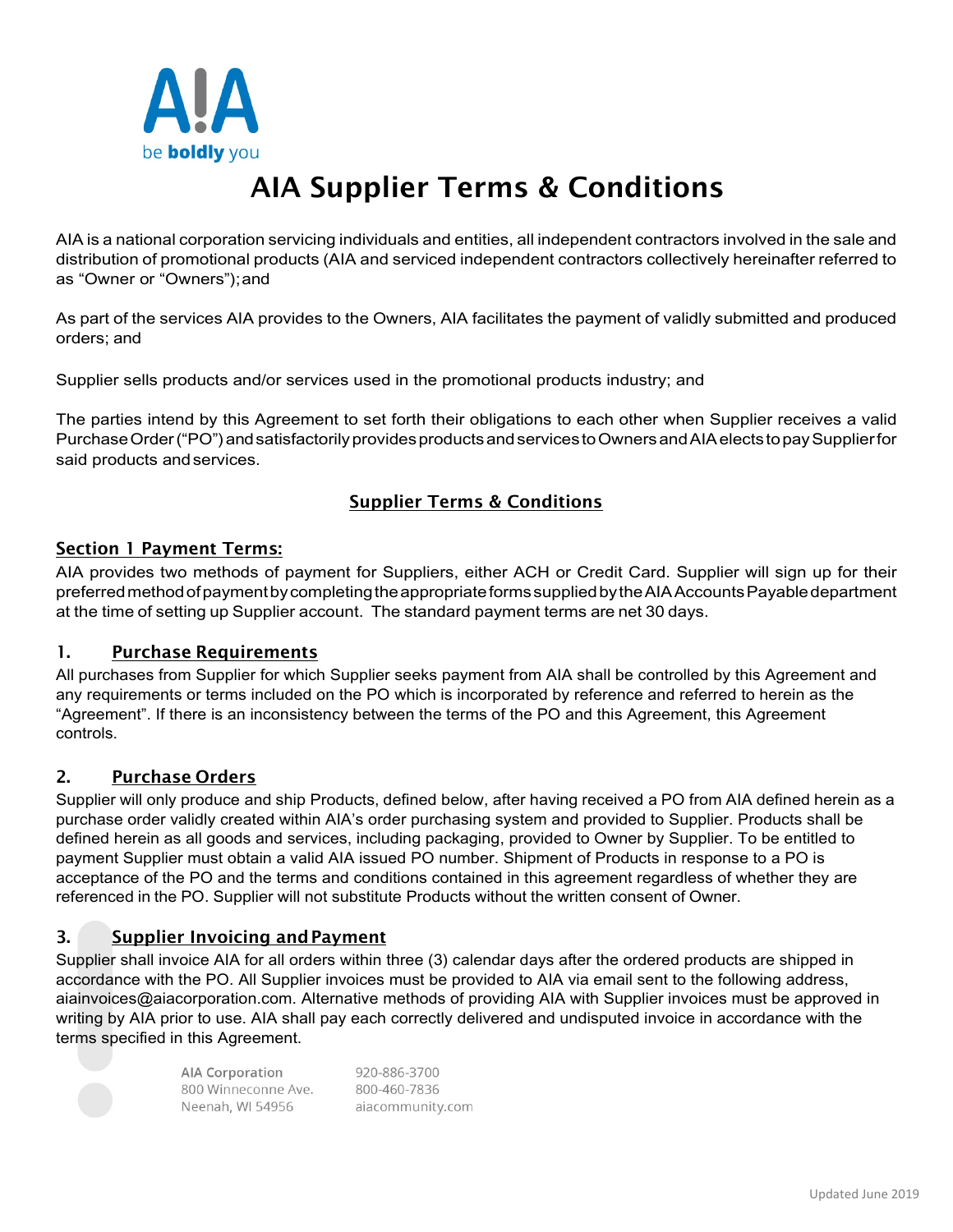

Invoices submitted more than sixty (60) days after completion of the relatedwork or delivery of the related product shall be paid at AIA's sole discretion. AIA will have no obligation to pay invoices it receives later than ninety (90) days after completion of the related work or delivery of the related product for which the invoice applies.

Payments shall be made in accordance with AIA's then current payment policies and either by credit card payment or by ACH electronic payment to Supplier's financial institution pursuant to instructions supplied to AIA by Supplier in AIA's ACH Electronic Payment form. The payment method shall be at the sole discretion of AIA.

At AIA's option, Supplier shall grant a full refund to AIA or, if AIA so elects, a credit or replacement with respect to any shipment, Products or portion thereof that AIA rejects or revokes as damaged or defective product. AIA may offset any such refund or credit against amounts AIA owes to Supplier or may owe Supplier in the future.

# 4. Insurance Requirements

Supplier will obtain and keep in force during the term of this Agreement not less than the following insurance: a) Commercial General Liability insurance, including bodily injury, property damage, personal and advertising injury liability, and contractual liability covering operations, independent contractor and Products Liability, with limits of not less than one million dollars (\$1,000,000) combined single limit per occurrence, naming AIA, its officers, directors and employees as additional insureds; b) Umbrella/Excess Liability with limits of not less than \$2,000,000 combined single limit coverage.

These insurance policies must provide for thirty (30) days' prior written notice to AIA of a policy's material modification, cancellation or expiration. Supplier shall furnishAIAon an annual basis or upon request byAIA, copies of a Certificate of Insurance or other evidence of Suppliers maintaining the required types and levels of insurance coverage and paying premiums. Said COI shall be emailed to [supplierrelations@aiacorporation.com](mailto:supplierrelations@aiacorporation.com)

# 5. Yearly Requirements (US Suppliers Only)

Supplier shall provide AIA with a completed W-9 Request for Taxpayer Identification Number and Certification (W-9). Each subsequent year on the anniversary of the Effective Date Supplier shall provide a new W-9. AIA shall have the right to withhold any payments owing to Supplier until a current W-9 is provided, without penalty or offset. W-9 forms must be submitted to [accountspayable@aiacorporation.com.](mailto:accountspayable@aiacorporation.com)

# 6. Legal Compliance

Supplier shall, in its performance of this Program, comply with all applicable federal, state, and local statutes, rules of law, ordinances, regulations, and regulatory orders, including, but not limited to, the Fair Labor Standards Act of 1938, as amended, Walsh-Healy Act, Robinson-Patman Act, applicable State Workers' Compensation laws, state and federal Occupational Safety and Health Acts, and all rules and regulations passed pursuant thereto, which are incorporated herein by this reference. Supplier agrees to be subject to all applicable contract clauses required by federal, state, or local law, rule or regulation to be included in the Program, including, but not limited to, the following clauses, which are incorporated herein by this reference: Equal Opportunity Clause ( 41 CFR 60.1.4); Affirmative Action Clause for Disabled Veterans and Veterans of the Vietnam Era (41 CFR 60-250.4); Affirmative Action Clause for Handicapped Workers (41 CFR 60-741.4); and the Certification of Non-segregated Facilities Clause

> **AIA Corporation** 800 Winneconne Ave. Neenah, WI 54956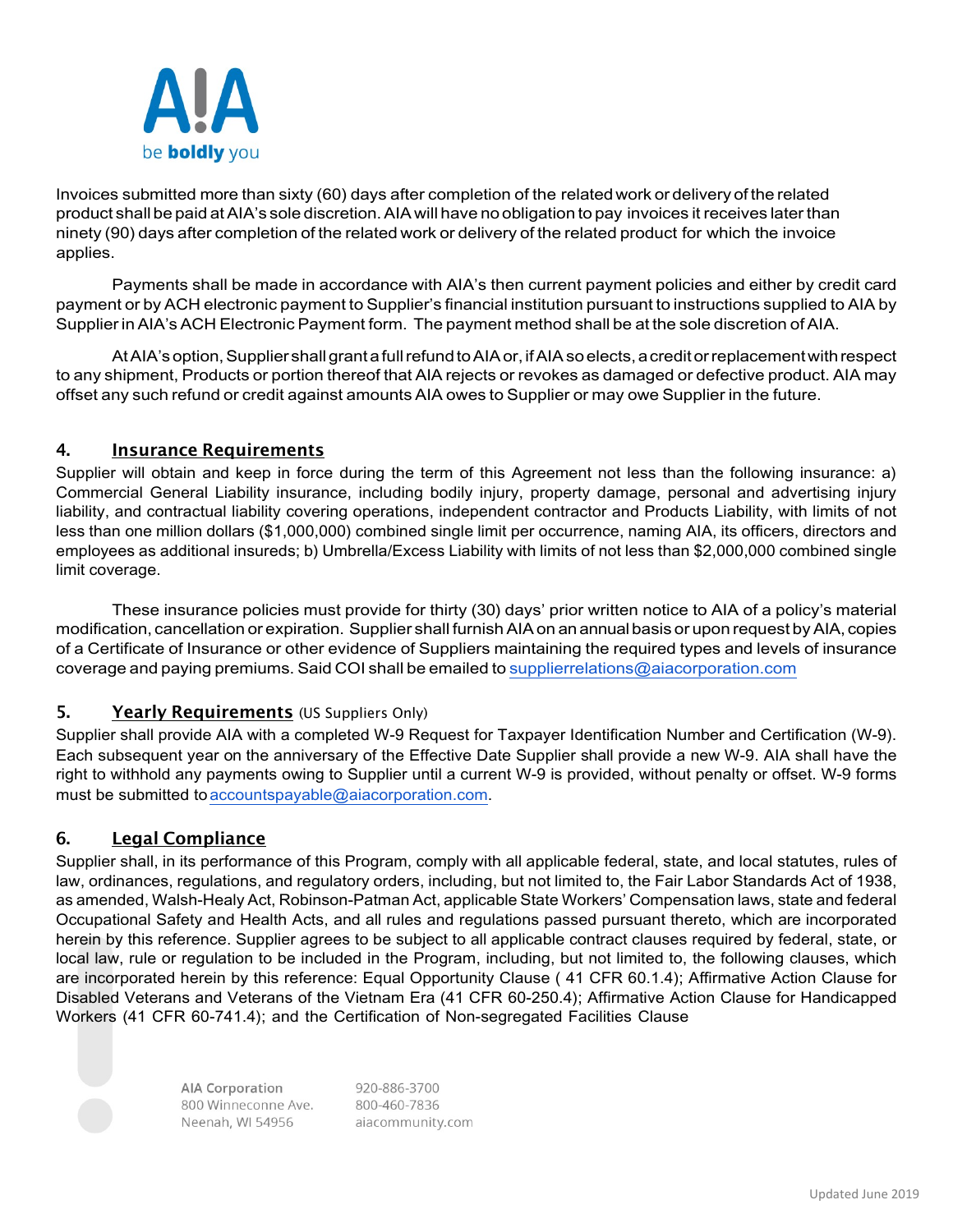

(41 CFR 60.1.8; 41 CFR 1-12.803.10). In addition, Supplier agrees and certifies, if applicable, that it has developed a written affirmative action compliance program (41 CFR 60-1.40(a)) and annually files Standard Form 100 (EEO-1) (41 CFR 60-1.7(a)). Further, Supplier warrants that it complies with the Standard Elements of SA 8000.

HAZARD COMMUNICATION STANDARD. If the Goods sold hereunder are subject to the OSHA Hazard Communication Standard, 20 CFR Part 1910, or to such other state hazard communications laws, regulations, or standards as OSHA may have approved (the "Standard"), Supplier shall provide AIA with a complete and accurate Material Safety Data Sheet for each of the Goods sold hereunder and shall label each of the Goods as required by the standard. Supplier's failure to supply such sheet or to so label the Goods shall be deemed to constitute Supplier's warranty, representation, and covenant that each of the Goods sold hereunder is exempt from the Standard.

PROPOSITIONS 65/Penal Code 380. Supplier warrants that all Goods sold hereunder will not, under normal conditions of shipment, storage, or use, cause any person to be exposed to a chemical which is a carcinogen or a reproductive toxin listed under the California Safe Drinking Water and Toxic Enforcement Act of 1986 in quantities which would require that a warning be given prior to such exposure under the Act. Additionally, Supplier warrants that all Goods sold to AIA hereunder are in compliance with California Penal Code Section 380.

# 7. **Indemnity**

Supplier shall defend, hold harmless and indemnify AIA, its subsidiaries, affiliates, and their employees, agents and representatives from and against any and all claims, actions, liabilities, losses, fines, penalties, costs and expenses (including reasonable attorneys') arising out of (a) Any actual or alleged infringement or misappropriation of any patent, trademark, trade name, copyright or other right relating to any Products or other breach of this Agreement; (b) any death of or injury to any person, damage to any property or other damage or loss due to any defect in or use of any Product; (c) any actual or alleged violation of any law, statute or ordinance relating to the Products or its manufacture, shipment, import or labeling; or (d) any act, activity or omission of Supplier or any of its affiliates, employees, representatives, agents orcontractors.

# **8.** Limitation of Liability

AIA shall not be liable for indirect, incidental, special or consequential damages (including, but not limited to, loss of revenue or profit) whether such claim alleges breach of contract, tortuous conduct, negligence or any other theory.

#### **9.** Promotion and Marketing

Supplier shall not implement any marketing, advertising, promotional, or media activity, including press releases, utilizing any of AIA's trademarks, copyrights, logos, slogans, or any other proprietary interests, or make any mention of AIA's involvement in this Agreement or the terms or subject matter of this Agreement without first obtaining AIA's prior written approval in each instance. Supplier agrees that AIA may use images and/or logos of the goods in its advertising and marketing materials without Supplier's prior written consent, provided AIA follows any established brand guidelines communicated in advance by Supplier to AIA.

> **AIA Corporation** 800 Winneconne Ave. Neenah, WI 54956